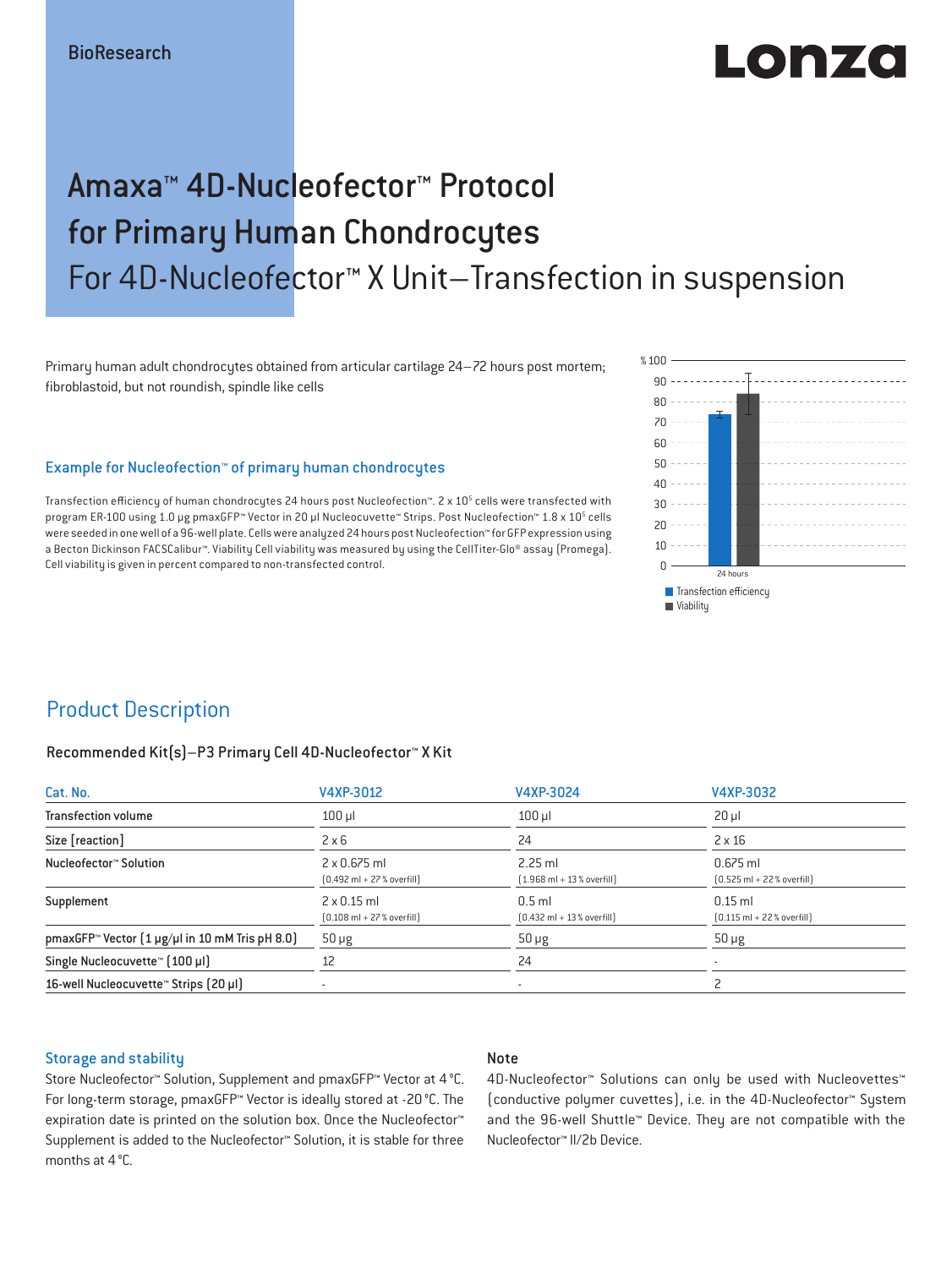# Required Material

#### Note

Please make sure that the entire supplement is added to the Nucleofector<sup>™</sup> Solution. The ratio of Nucleofector™ Solution to supplement is 4.5:1 (see table 1)

- 4D-Nucleofector™ System (4D-Nucleofector™ Core Unit and 4D-Nucleofector™ X Unit)
- Supplemented 4D-Nucleofector™ Solution at room temperature
- Supplied 100 µl single Nucleocuvette™ or 20 µl 16-well Nucleocuvette™ **Strips**
- Compatible tips for 20 µl Nucleocuvette™ Strips: epT.I.P.S. [US/CDN: Eppendorf North America, Cat. No. 2491.431, Rest of World: Eppendorf AG, Cat. No. 0030073.266], Matrix TallTips® [Matrix Technologies Corp., Cat. No. 7281] or LTS Tips [Rainin Instruments, LLC, Cat. No. SR-L10F, SR/SS-L250S, SR/SS-L300S]. Before using other types of pipette tips, please ensure they reach the bottom of the Nucleocuvette™ Wells without getting stuck
- Supplied pmaxGFP™ Vector, stock solution 1µg/µl

#### Note

For positive control using pmaxGFP™, dilute the stock solution to an appropriate working concentration. Further details are provided in table 3 of this Optimized Protocol. The volume of substrate solution added to each sample should not exceed 10% of the total reaction volume [2 µl for 20 µl reactions; 10 µl for 100 µl reactions).

- Substrate of interest, highly purified, preferably by using endotoxinfree kits; A260: A280 ratio should be at least 1.8
- Cell culture plates of your choice
- Culture medium: DMEM/F-12 (1 : 1) [Lonza; Cat. No. 12-719F] supplemented with 10 % FCS, 50μg/ml 2-Phospho-L-ascorbic acid trisodium salt [Fluka, Cat.-No. 49752] and Penicillin/Streptomycin (Penicillin: 50 U/ml; Streptomycin: 50 μg/ml)
- Isolation medium: DMEM/F-12 (1 : 1) [Lonza; Cat. No. 12-719F] supplemented with 250ng/ml Fungizone® Antimycotic [Invitrogen, Cat.-No. 15290-026] and Penicillin/Streptomycin (Penicillin: 50 U/ ml; Streptomycin: 50 μg/ml)
- Pronase solution: Resuspend pronase [Roche, Cat. No. 1459643] in culture medium at a final concentration of 1.0 mg/ml and sterilize by filtration (prepare 40 ml of pronase solution for up to 15 g cartilage tissue, 60 ml are required if more than 15 g cartilage tissue will be used)
- Collagenase solution: Resuspend collagenase [Serva, Cat. No. 17465] in DMEM/F-12 medium at a final concentration of 1 mg/ml and sterilize by filtration (prepare 40 ml of collagenase solution for up to 15g cartilage tissue, 60 ml are required if more than 15 g cartilage tissue will be used)
- Collagenase/Pronase solution: Resuspend collagenase [Serva, Cat. No. 17465] and pronase [Roche, Cat. No. 1459643] at a concentration of 1 mg/ml each in culture medium. Pass solution through a sterile filter. Use 10 ml of this solution per 10 cm culture dish
- Prewarm appropriate volume of culture medium to 37 °C (see table 2)
- Appropriate number of cells/sample (see table 2)

# 1. Pre Nucleofection™

#### Note

Transfection results may be donor-dependent.

#### Preparation of human chondrocytes

We strongly recommend isolating chondrocytes by pronase/collagenase treatment as follows:

- 1.1 Withdraw cartilage tissue under sterile conditions and transfer the tissue into isolation medium
- 1.2 Cut the cartilage tissue into pieces of approximately 2 x 2 mm (preferably in a glass petri dish) and transfer them afterwards into a sterile 250 ml glass bottle (weigh empty bottle)
- 1.3 Wash cartilage pieces twice with PBS
- 1.4 Add 40 ml pronase solution and shake the cartilage pieces for 30 minutes at 37°C (100–120 rpm)
- 1.5 Incubate the cartilage with collagenase solution for 18–(see 2–3 days) 24 hours at 37°C with slow agitation (100–120 rpm)
- 1.6 Filtrate the cell suspension through a 70 μm filter into 50 ml falcon tubes
- 1.7 Centrifuge the filtered cell suspension at room temperature for 10 minutes (300xg)
- 1.8 Discard supernatant carefully and wash cell pellet twice with PBS
- 1.9 Resuspend cells in an appropriate volume (20–50 ml) of culture medium carefully
- 1.10 Take an aliquot of the cell suspension (10 μl) and mix it with 90 μl trypan blue to count the cells

#### Note

The digestion should be as complete as possible. Incomplete digestion will decrease the quality of the cultured chondrocytes and reduce the nucleofection performance. The digest has been performed properly if the vast majority of chondrocytes does not have an external matrix. In addition most cells should be adherent 12–24 hours post seeding.

#### Cultivation of chondrocytes

- 1.11 In order to cultivate chondrocytes in high density monolayers,  $1.8 \times 10^5$  cells are seeded per cm<sup>2</sup>. We recommend using 10 cm culture dishes
- 1.12 Cultivate cells in high density culture for 2–3 days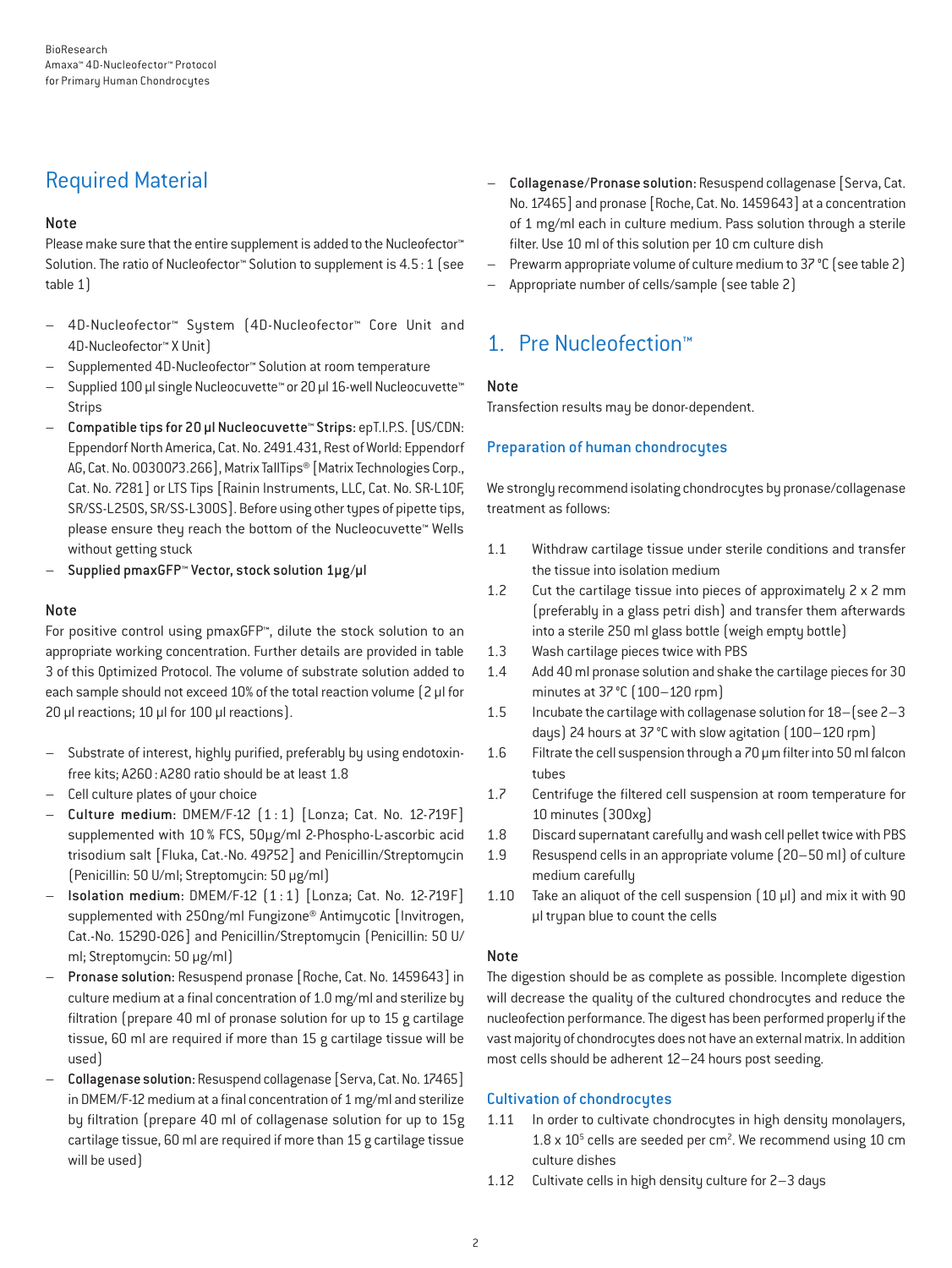#### Detaching chondrocytes for Nucleofection™

- 1.13 Take the cultivated chondrocytes and aspirate the culture medium 4 hours before Nucleofection™
- 1.14 Wash cells once with PBS
- 1.15 Add pronase/collagenase solution (10 ml per 10 cm<sup>2</sup> culture dish) and incubate the chondrocytes for 3–5 hours at 37°C

#### Note

This incubation with pronase/collagenase step is necessary to detach the cells and to remove extracellular matrix. Cells will detach quite fast but removing the extracellular matrix takes several hours. Cells surrounded by extracellular matrix may form clumps and can be identified by their roundish shape. Singularizing cells by this long incubation with pronase/ collagenase improves the Nucleofection™ Performance remarkably. You may improve this procedure by pipetting the cell suspension once per hour.

1.16 After the collagenase/pronase treatment chondrocytes can easily be rinsed off the substrate

## 2. Nucleofection™

- 2.1 Please make sure that the entire supplement is added to the Nucleofector™ Solution
- 2.2 Start 4D-Nucleofector™ System and create or upload experimental parameter file (for details see device manual)
- 2.3 Select/Check for the appropriate Nucleofector™ Program (see table 3)
- 2.4 Prepare cell culture plates by filling appropriate number of wells with desired volume of recommended culture media (see table 5) and pre-incubate/equilibrate plates in a humidified 37°C/5% CO<sub>2</sub> incubator
- 2.5 Pre-warm an aliquot of culture medium to 37 °C (see table 4)
- 2.6 Prepare plasmid DNA or pmaxGFP™ Vector or siRNA (see table 3)
- 2.7 Detach the cultivated chondrocytes by promise/collagenase treatment 4 hours before Nucleofection™ (see 1.13–1.16)
- 2.8 Count an aliquot of the cells and determine cell density
- 2.9 Centrifuge the required number of cells (see table 3) at 300xg for 10 minutes at room temperature. Remove supernatant completely
- 2.10 Resuspend the cell pellet carefully in room temperature 4D-Nucleofector™ Solution (see table 3)
- 2.11 Prepare mastermixes by dividing cell suspension according to number of substrates
- 2.12 Add required amount of substrates to each aliquot (max. 10% of final sample volume)
- 2.13 Transfer mastermixes into the Nucleocuvette™ Vessels

#### Note

As leaving cells in Nucleofector™ Solution for extended periods of time may lead to reduced transfection efficiency and viability it is important to work as quickly as possible. Avoid air bubbles while pipetting.

- 2.14 Gently tap the Nucleocuvette™ Vessels to make sure the sample covers the bottom of the cuvette
- 2.15 Place Nucleocuvette™ Vessel with closed lid into the retainer of the 4D-Nucleofector™ X Unit. Check for proper orientation of the Nucleocuvette™ Vessel
- 2.16 Start Nucleofection™ Process by pressing the "Start" on the display of the 4D-Nucleofector™ Core Unit (for details, please refer to the device manual)
- 2.17 After run completion, carefully remove the Nucleocuvette™ Vessel from the retainer
- 2.18 Incubate Nucleocuvette™ 10 minutes at room temperature
- 2.19 Resuspend cells with pre-warmed medium (for recommended volumes see table 5). Mix cells by gently pipetting up and down two to three times. When working with the 100 µl Nucleocuvette™ use the supplied pipettes and avoid repeated aspiration of the sample
- 2.20 Plate desired amount of cells in culture system of your choice (for recommended volumes see table 5)

### 3. Post Nucleofection™

- 3.1 Incubate the cells in humidified  $37^{\circ}$ C/5 % CO<sub>2</sub> incubator until analysis. Gene expression or down regulation, respectively, is often detectable after only 4–8 hours
- 3.2 Change medium after 24 hours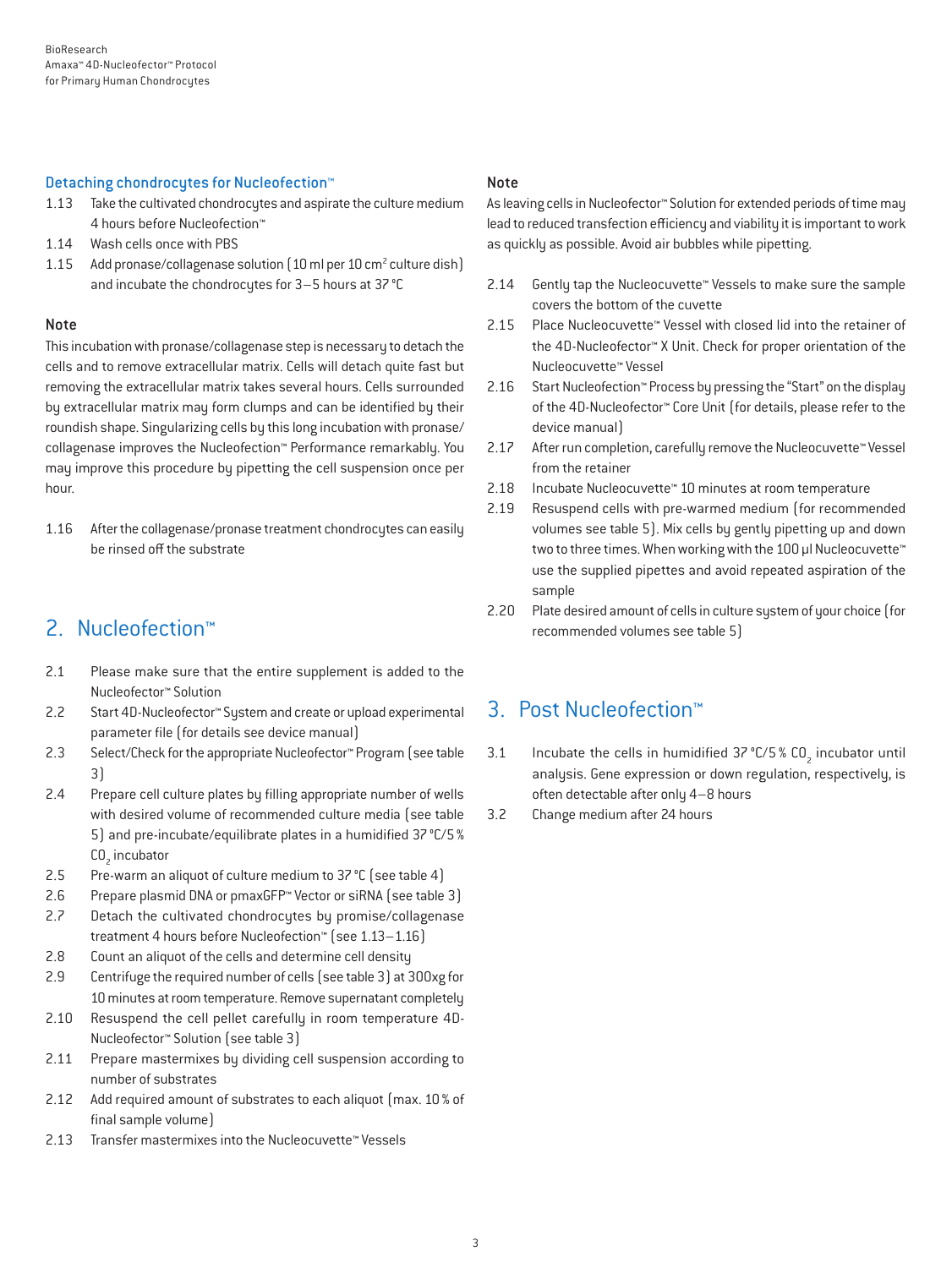# Additional Information

For an up-to-date list of all Nucleofector™ References, please refer to: www.lonza.com/nucleofection-citations

For more technical assistance, contact our Scientific Support Team:

#### USA /Canada

Phone: 800 521 0390 (toll-free) Fax: 301 845 8338 E-mail: scientific.support@lonza.com

#### Europe and Rest of World

Phone: +49 221 99199 400 Fax: +49 221 99199 499 E-mail: scientific.support.eu@lonza.com

#### References

1. Human Chondrocyte Culture as Models of Cartilage Specific Gene Regulation; Methods in Molecular Medicine 107, 69-95; Human Cell Culture Protocols; Second Edition; Humana Press Inc., Totowa, NJ

> Lonza Cologne GmbH 50829 Cologne, Germany

Please note that the Amaxa™ Nucleofector™ Technology is not intended to be used for diagnostic purposes or for testing or treatment in humans.

The Nucleofector™ Technology, comprising Nucleofection™ Process, Nucleofector™ Device, Nucleofector™ Solutions, Nucleofector™ 96-well Shuttle™ System and 96-well Nucleocuvette™ plates and modules is covered by patent and/or patent-pending rights owned by Lonza Cologne GmbH.

Amaxa, Nucleofector, Nucleofection, 4D-Nucleofector, Nucleocuvette and maxGFP are registered trademarks of the Lonza Cologne GmbH in Germany and/or U.S. and/ or other countries.

Other product and company names mentioned herein are the trademarks of their respective owners.

This kit contains a proprietary nucleic acid coding for a proprietary copepod fluorescent protein intended to be used as a positive control with this Lonza product only. Any use of the proprietary nucleic acid or protein other than as a positive control with this Lonza product is strictly prohibited. USE IN ANY OTHER APPLICATION REQUIRES A LICENSE FROM EVROGEN. To obtain such a license, please contact Evrogen at license@evrogen.com. The CMV promoter is covered under U.S. Patents 5,168,062 and 5,385,839 and its use is permitted for research purposes only. Any other use of the CMV promoter requires a license from the University of Iowa Research Foundation, 214 Technology Innovation Center, Iowa City, IA 52242.

The use of this product in conjunction with materials or methods of third parties may require a license by a third party. User shall be fully responsible for determining whether and from which third party it requires such license and for the obtainment of such license.

No statement is intended or should be construed as a recommendation to infringe any existing patent.

© Copyright 2010, Lonza Cologne GmbH. All rights reserved.